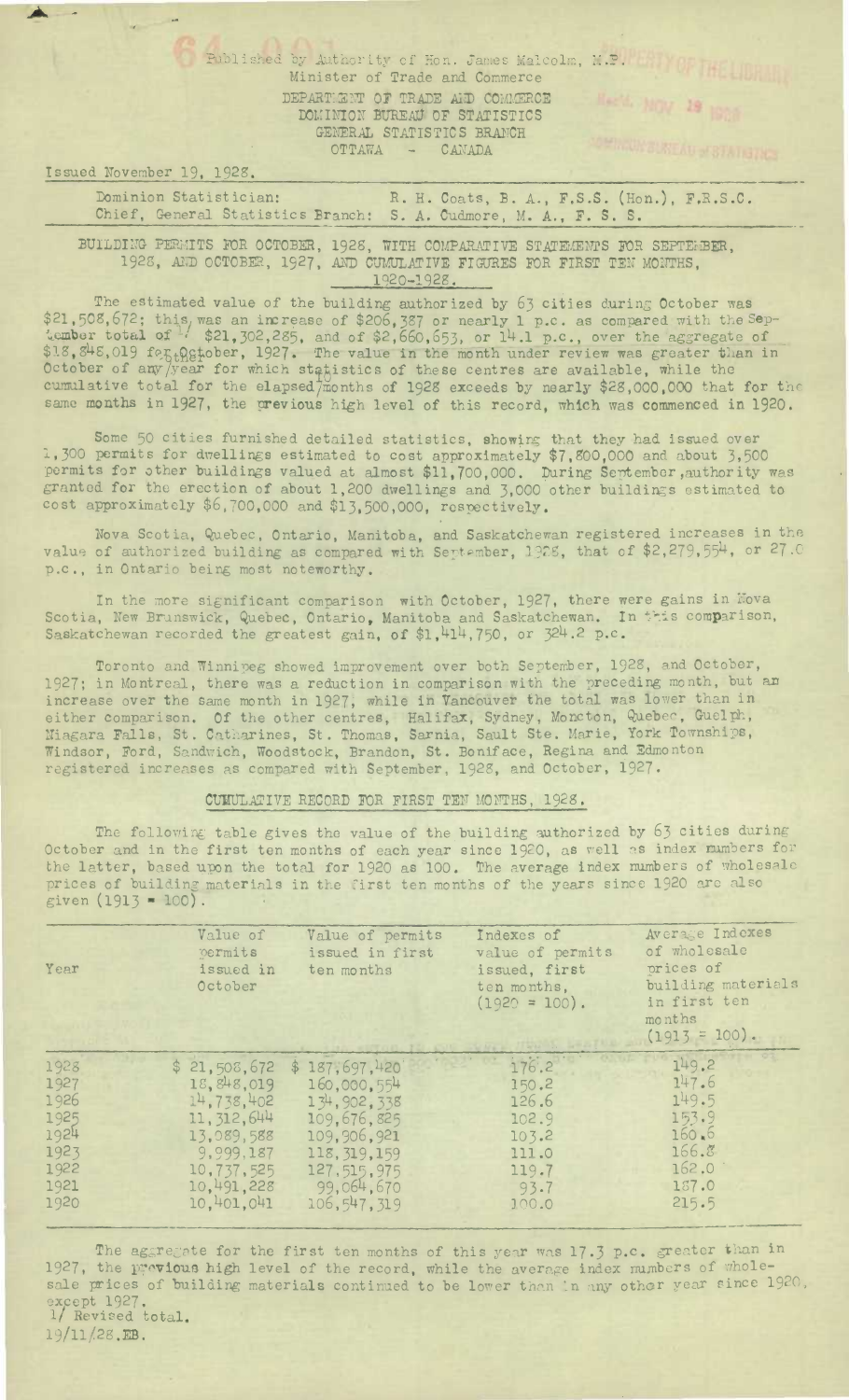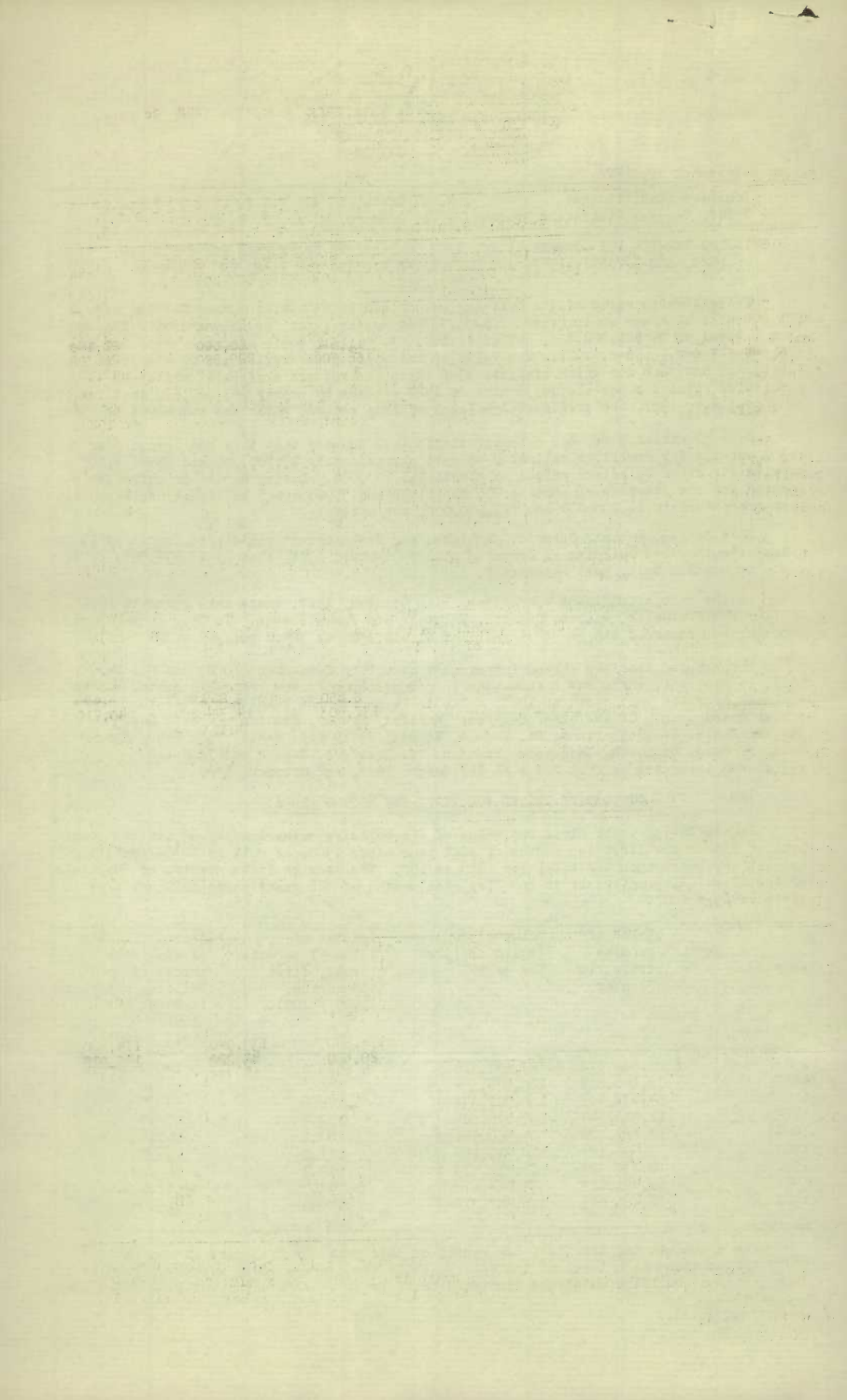| Estimated Cost of Building Work as Indicated by Building Permits Issued by 63 Cities. | $- c -$                  |                                             |                            |
|---------------------------------------------------------------------------------------|--------------------------|---------------------------------------------|----------------------------|
| Cities                                                                                |                          | October, 1928 September, 1928 October, 1927 |                            |
|                                                                                       |                          |                                             |                            |
| Prince Edward Island - Charlottetown<br>Nova Scotia                                   | 299,844                  | 72,545                                      | 106,283                    |
| x Halifax                                                                             | 223, 917                 | 43,845                                      | 87,301                     |
| New Glasgow                                                                           | 680                      | 20,150                                      | 900                        |
| Sydney<br>$\mathbf{x}$<br>New Brunswick                                               | 75,247<br>72,830         | 8,550<br>80,684                             | 18,082<br>45,572           |
| Fredericton                                                                           |                          |                                             | 187                        |
| x Moncton                                                                             | 23,985                   | 11,493                                      | 9,050                      |
| Saint John<br>$\mathbf{x}$                                                            | 48,845                   | 69,191                                      | 36,335<br>5,263,243        |
| Quebec<br>Montreal-xMaisonneuve<br>$\mathbb{X}$                                       | 5, 545, 895<br>3,808,675 | 5,225,772<br>4,056,788                      | 3,715,774                  |
| Quebec<br>$\mathbf{x}$                                                                | 790,815                  | 543,134                                     | 680,599                    |
| Shawinigan Falls                                                                      | 11,680                   | 60,000                                      | 22,120                     |
| x Sherbrooke<br>Three Rivers<br>$\mathbf{x}$                                          | 186,800<br>39,475        | 229,900<br>120,800                          | 26,300<br>72,725           |
| Westmount<br>$\mathbf{x}$                                                             | 708,450                  | 215,150                                     | 745,725                    |
| Ontario                                                                               | 10,720,484               | 8,440,930                                   | 10, 135, 736               |
| Belleville                                                                            | 18,000                   | 4,450                                       | 21,550                     |
| x Brantford<br>Chatham                                                                | $148,348$<br>27,700      | 175,548                                     | 54,330<br>26,425           |
| Fort William<br>$\mathbf{X}$                                                          | 32,650                   | 156,140                                     | 62,850                     |
| Galt                                                                                  | 26,831                   | 48,962                                      | 13,387<br>45,589           |
| Guelph<br>$\mathbf{x}$<br>Hamilton<br>$\mathbf{x}$                                    | 442,750                  | 29,095<br>708, 350                          | 435,800                    |
| Kingston<br>$\mathbf{x}$                                                              | 35,228                   | 67,680                                      | 26,283                     |
| Kitchener<br>$\mathbf{X}$                                                             | 81,456<br>149,225        | 106,105                                     | 154,435<br>321,030         |
| London<br>$\mathbf x$<br>Niagara Falls                                                | 1,092,430                | 214,065<br>142,725                          | 207,160                    |
| Oshawa                                                                                | 364,133                  | 168,130                                     | 520,973                    |
| Ottawa<br>$\mathbf{x}$                                                                | 264,760                  | 284,210                                     | 3,191,410                  |
| Owen Sound<br>Peterborough                                                            | 5,150                    | 8,500<br>256,105                            | 12,050<br>22,335           |
| $\mathbf{x}$<br>x Port Arthur                                                         | 39,720                   | 90,641                                      | 30,050                     |
| Stratford<br>$\mathbb X$                                                              | 19,583                   | 20,651                                      | 14,650                     |
| St. Catharines<br>$\mathbb{X}$                                                        | 538,605                  | 64, 215<br>3,269                            | 62,649<br>. 3,695          |
| St. Thomas<br>$\mathbbm{X}$<br>Sarnia                                                 | 8,250<br>137,903         | 14, 354                                     | 40,210                     |
| Sault Ste. Marie                                                                      | 33,261                   | 31,163                                      | 29,152                     |
| Toronto<br>$\mathbf{x}$                                                               | 4,805,329                | 4,085,590                                   | 3,733,986                  |
| York and East York Townships<br>Welland                                               | 1,020,010<br>15,730      | 854,608<br>12,435                           | 698,420<br>19,630          |
| Windsor<br>$\mathbf{x}$                                                               | 831,295                  | 566,660                                     | 74,933                     |
| Tord                                                                                  | 61,200                   | 53,300                                      | 53,125                     |
| Riverside<br>Sandwich                                                                 | 18,300<br>216,850        | 35,700<br>13,100                            | 3,450<br>127,575           |
| Walkerville                                                                           | 124,000                  | 124,000                                     | 110,000                    |
| Woodstock                                                                             | 47,922                   | 27,629                                      | 13,608                     |
| Manitoba<br>x Brandon                                                                 | 1,210,310<br>34,520      | 1,051,260<br>11,530                         | 504,277                    |
| St. Boniface                                                                          | 68,040                   | 51,880                                      | 49,695                     |
| x Winnipeg                                                                            | 1,107,750                | 987,850                                     | 445,600                    |
| Saskatchewan                                                                          | 1,851,175                | 1,431,788                                   | 436,425                    |
| x Moose Jaw<br>Regina<br>$\mathbb{X}$                                                 | 17,370<br>1,181,105      | 172,213<br>524,720                          | 106,925<br>207,800         |
| $\mathbf{x}$<br>Saskatoon                                                             | 652,700                  | 734,855                                     | 121,700                    |
| Alberta                                                                               | 589,141                  | 746,560                                     | 625,952                    |
| Calgary<br>$\mathbf{x}$                                                               | 387,854                  | 557,025                                     | 255,162                    |
| Edmonton<br>X<br>Lethbridge                                                           | 175,840<br>20,500        | 133, 940<br>13, 220<br>12, 375              | 174,420                    |
| Medicine Hat                                                                          | 4,947                    |                                             | 195,015                    |
| British Columbia                                                                      | 1,218,993                | 4,252,746                                   | $1, 727, 531$<br>$24, 385$ |
| Kamloops<br>Nanaimo                                                                   | 2,077                    | 13,935<br>3,300                             | 12,800                     |
| New Westminster<br>$\mathbf{x}$                                                       | 26,610                   | 1,036,225                                   | 166,750                    |
| Prince Rupert                                                                         | 1/                       | 2,089                                       | 101,380                    |
| Vancouver<br>$\mathbf{x}$<br>Point Grey                                               | 705,775<br>306,940       | 760,406<br>766,850                          | 901,205<br>336,780         |
| North Vancouver                                                                       | 6,570                    | 8,305                                       | 15,320                     |
| South Vancouver                                                                       | 100,300                  | 156,350                                     | 91,550                     |
| x Victoria                                                                            | 63,106                   | 1,505,286                                   | 77,361                     |
| Total $-53$ Cities                                                                    | 21,508,672               | 2/21, 302, 285                              | 13,843,019                 |
| $Total - 35 \nCities$<br>X                                                            | 17,769,903               | 18, 551, 225                                | 16,091,821                 |

 $\mathcal{H}^{\pm}$ 

 $\frac{1}{2}$  Report not received.<br>19/11/28.EB.

 $\overline{\phantom{a}}$ 

 $\frac{1}{2} \left( \frac{1}{2} \right) \left( \frac{1}{2} \right) \left( \frac{1}{2} \right)$